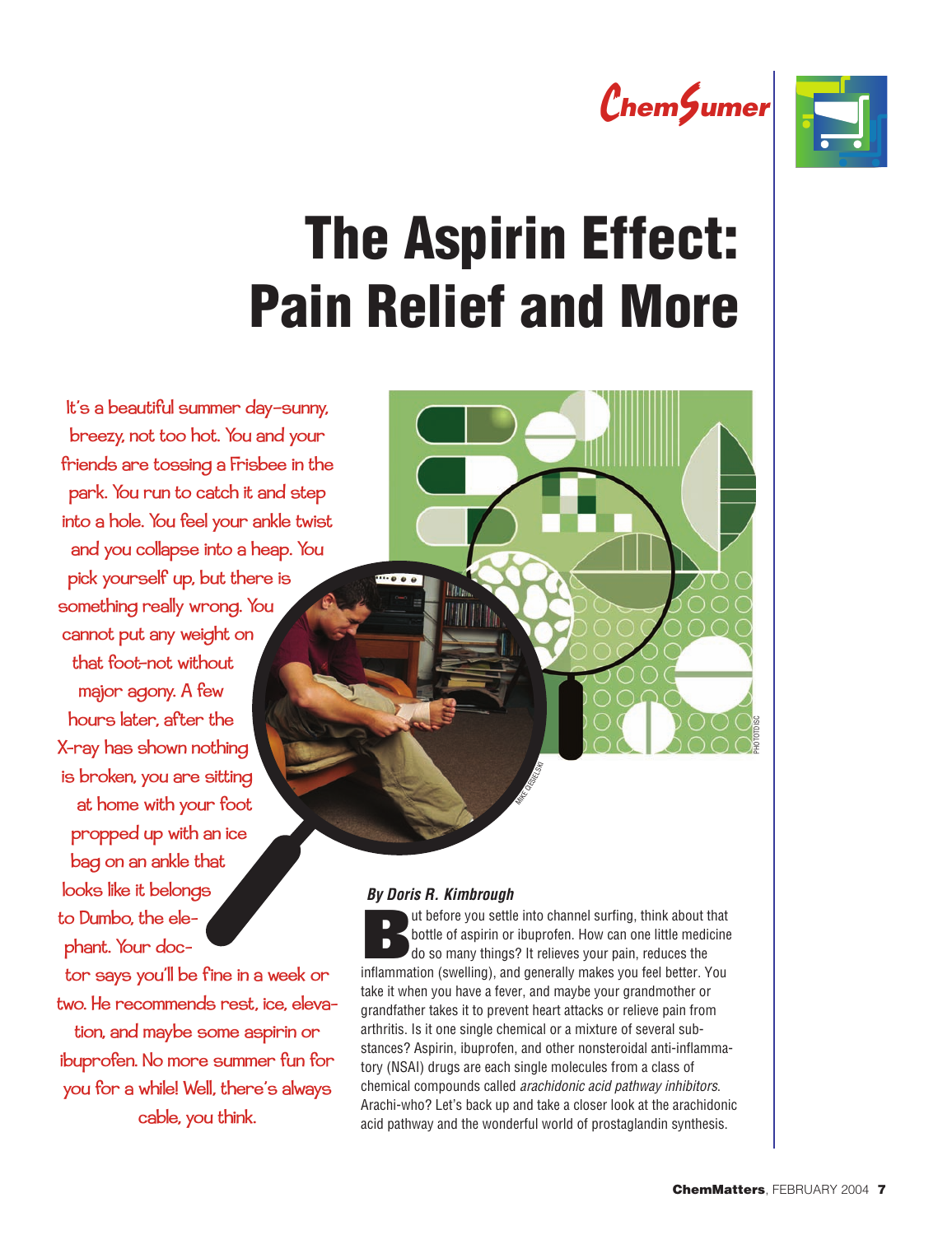## Prostaglandins

Prostaglandins are a very important member of the lipid family of molecules in the human body. Lipids are all the molecules that are soluble in nonpolar solvents (like oil) and insoluble in polar solvents (like water). Lipids include fats, oils, steroids (like cholesterol), and prostaglandins. Prostaglandins are made of carbon, hydrogen, and oxygen and have a five-membered ring, two carbon chains, and assorted double bonds and other groups. They have wildly descriptive and romantic-sounding names like: PGG<sub>2</sub>, PGF1 $\alpha$ , and PGI<sub>2</sub>.



Prostaglandins are extremely powerful chemicals and do their jobs at very low concentrations. They mediate some rather uncomfortable and unpleasant bodily processes. They are involved in pain, inflammation (swelling), fever, blood pressure regulation, menstrual cramps, labor, blood clotting, and asthma attacks. Furthermore, biochemists are, even now, hard at work discovering new prostaglandins and trying to determine what they do in the body. Every single

prostaglandin molecule in your body

comes from the same "parent molecule", a long-chain fatty acid called arachidonic acid. The body converts arachidonic acid to the first prostaglandin,  $PGG<sub>2</sub>$  with the help of a well-named little enzyme called cyclooxygenase (COX<sub>1</sub> for short). It forms a ring (the "cycle" part) and adds an oxygen molecule,  $O_2$ . See the "oxygen" in the middle of the word?

From  $PGG_2$  the body makes  $PGH_2$ , and then the party starts. At this point, the chain branches, and  $PGH<sub>2</sub>$  is converted into a wide variety of prostaglandins. Your body turns on and off various enzymes that can act on PGH2, depending upon which prostaglandins it needs. After you shoved your foot in that hole, several prostaglandins from PGH2 were synthesized and pressed into service. You have them to thank for the pain and swelling, as well as the clotting of the various blood vessels you broke that will make your ankle ultimately turn a variety of interesting shades of blue, purple, and green.

What is the benefit of the body synthesizing chemicals that make you so miserable? In a backward way, it is a self-protective measure. The pain reminds you that you are injured so that you take it easy on that ankle and give it a chance to heal. The blood is clot-**BAYER** ting so that you don't bleed to death, and the inflammation increases the metabolism around the injury, which starts the chemical processes that will ultimately result in healing. Fine, you say, but my ankle really hurts and I don't want to feel so miserable. Well, that's where the NSAIs come in. **NSAI drugs are in many pain relief products.**



**Preparation of aspirin.**

#### NSAI drug history

Let's go back to the Middle Ages. You are a countess in England, and you are suffering from a crippling headache. Or, if you prefer, you are a knight in shining armor with a wicked black eye from a fight with a dragon. Either way, your servant brings you a draught of willow bark extract. "Please milady (or milord), drink it! You'll feel better!" You grimace, close your eyes tight, and down the awful concoction. It does make you feel better even though it tasted dreadful and made your stomach a bit queasy.

What was in that willow bark extract? Willow bark contains a chemical called salicin, which is converted to another chemical called salicylic acid in your body. Salicylic acid is one of the many compounds



that act as NSAIs; however, it is extremely irritating to the stomach and mucous membranes.

In 1897, a German pharmacist and chemist named Felix Hoffmann, working for Bayer, found a solution for that bitter pill and acetylated salicylic acid, meaning that he replaced the hydrogen on the –OH groups with a -C(O)CH3. This compound is called acetyl salicylic acid. This made the drug much more tolerable to the stomach, and the Bayer Company quickly marketed the miracle, pain-relieving, fever-lowering, anti-inflammatory drug under the trade name, "Aspirin".



www.chemistry.org/education/chemmatters.html

health **an Ibuprofen Tablets** 

MIKE CIESIELSKI

<u>ealth</u>

Aspirin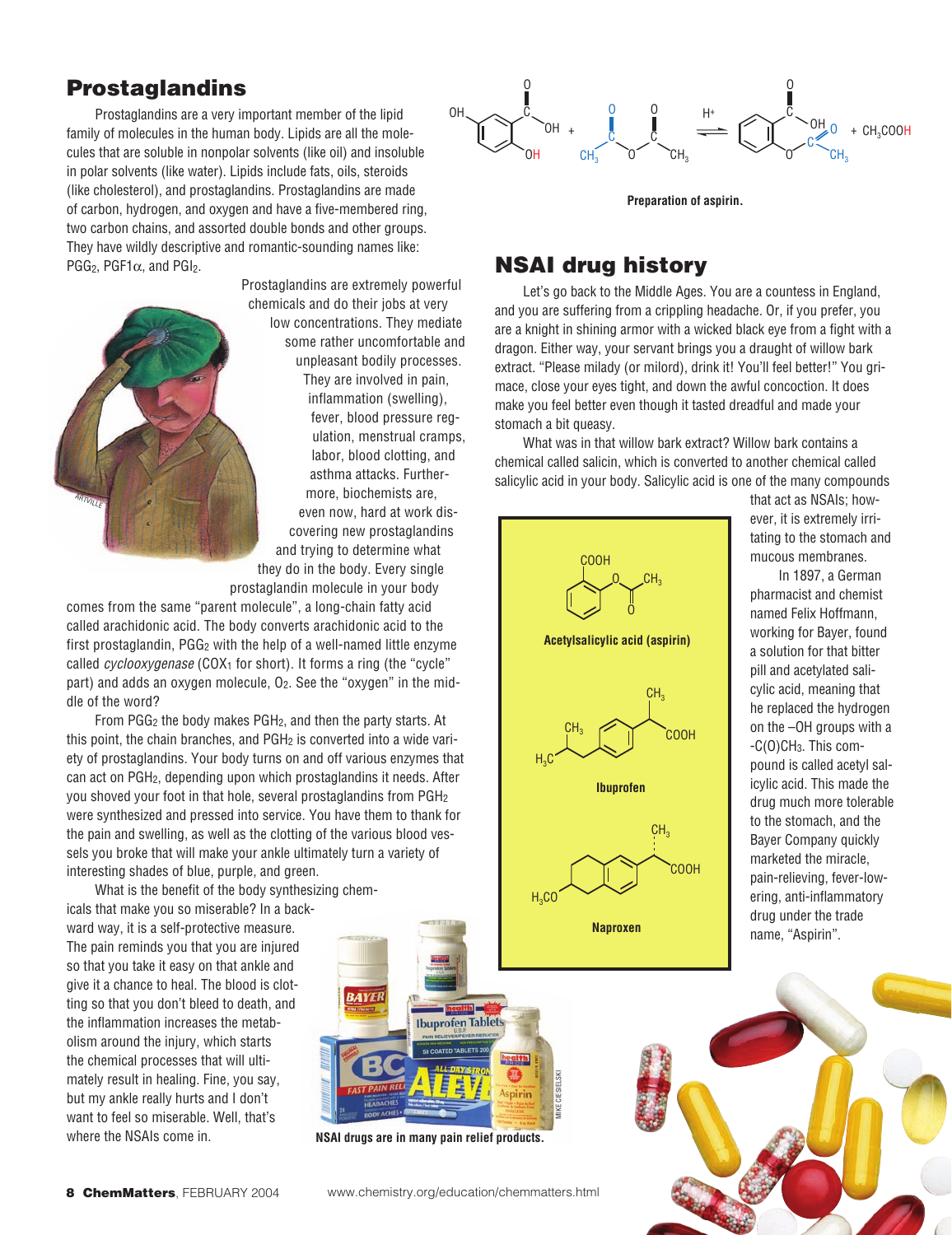Another player on the pain and fever relief scene is acetaminophen, the active ingredient in Tylenol. Even though it was first synthesized by Harmon Morse in 1873 and used medically in 1893, acetaminophen didn't really get medically popular until after World War II. However, acetaminophen does not relieve as many symptoms as aspirin (more on that later). The 1970s saw the discovery of ibuprofen and naproxen. These two drugs were found to be as effective or more effective than aspirin and even less irritating to the stomach. We are lucky to live in a time when there are a variety of ways to effectively treat pain. So how do all these molecules work in the body?

That is how aspirin helps protect those with heart disease from heart attacks. Ibuprofen is better than aspirin at blocking the action of cyclooxygenase, which is why it is more effective at pain relief and fever reduction.

Some folks are allergic to aspirin or find that it and other NSAIs upset their stomachs. They may take nonaspirin pain relievers, such as the acetaminophen mentioned above as alternatives. Acetaminophen does a good job of relieving pain and also works well on fevers, but it doesn't help with inflammation, nor does it offer the reduced clotting

## The mechanism

Aspirin, ibuprofen, and other NSAIs inhibit the arachidonic acid pathway early in the process—at the cyclooxygenase step to be precise. These chemicals are called competitive inhibitors. They compete with the arachidonic acid for cyclooxygenase, binding with it so that the arachidonic acid cannot. If the enzyme is busy with the NSAI, it cannot do its job on the arachidonic acid. Voila! You stopped the first step, and the whole process shuts down. The prostaglandins responsible for pain won't get



made, nor do the ones for inflammation, fever, or clotting. Actually, some still get made, just nowhere near as many as usual. That's why the NSAIs seem to be such wonder drugs—they inhibit the formation of all of the prostaglandins,  $\frac{5}{3}$  which have so many widely different functions. PHOTODISC

**Other prostaglandins Arachidonate** CH<sub>2</sub> COO– O O  $\mathsf{CH}_3$  $0 - 0$ H COO– O O  $\mathsf{CH}_3$ OH Hydroperoxidase PGG<sub>2</sub> PGH<sub>2</sub> **Prostacyclin V Thromboxanes Cyclooxygenase**  $20<sub>2</sub>$ 2e– **STOP** Aspirin or **Ibuprofen** 

How NSAI Drugs Work

COO–

**Prostaglandins can trigger unpleasant bodily processes like pain, inflammation, and fever. NSAI drugs, like aspirin, prevent the enzyme cyclooxygenase from catalyzing the conversion of arachidonate to the prostaglandin, PGG2. This blocks a cascade of biochemical reactions that produce prostaglandins.**

Some people talk about how "aspirin thins

your blood". It doesn't really; it just makes the blood clotting mechanism less effective because clotting is controlled by two prostaglandins. So since aspirin inhibits the formation of those prostaglandins, they cannot form.

and all of its NSAI buddies represent some pretty powerful and effective medicinal chemistry! **▲** 

**Doris R. Kimbrough** teaches chemistry at the University of Colorado–Denver. Her article "Urine: Your Own Chemistry" appeared in the October 2002 issue of ChemMatters.



ARTVILLE

protection for those with heart disease. Why does acetaminophen do some of the things that NSAIs can

where the acetaminophen inhibits the arachidonic acid pathway. Acetaminophen doesn't inhibit cyclooxygenase like the NSAIs. It works on an enzyme further down the pathway. At this point the pathway has already branched somewhat and the prostaglandins responsible for clotting and inflammation have peeled off. By inhibiting the pathway further down, acetominophen only works on fever and pain.

Next time you play the game, "Shipwrecked on a Desert Island and Only Allowed to Have One …." (book, CD, person, etc.), you can pick an NSAI as your one medicine. Most doctors would. So even though a lot of people pooh-pooh the advice: "Take two aspirin and call me in the morning," as a brush-off from the doctor, you can now appreciate that aspirin